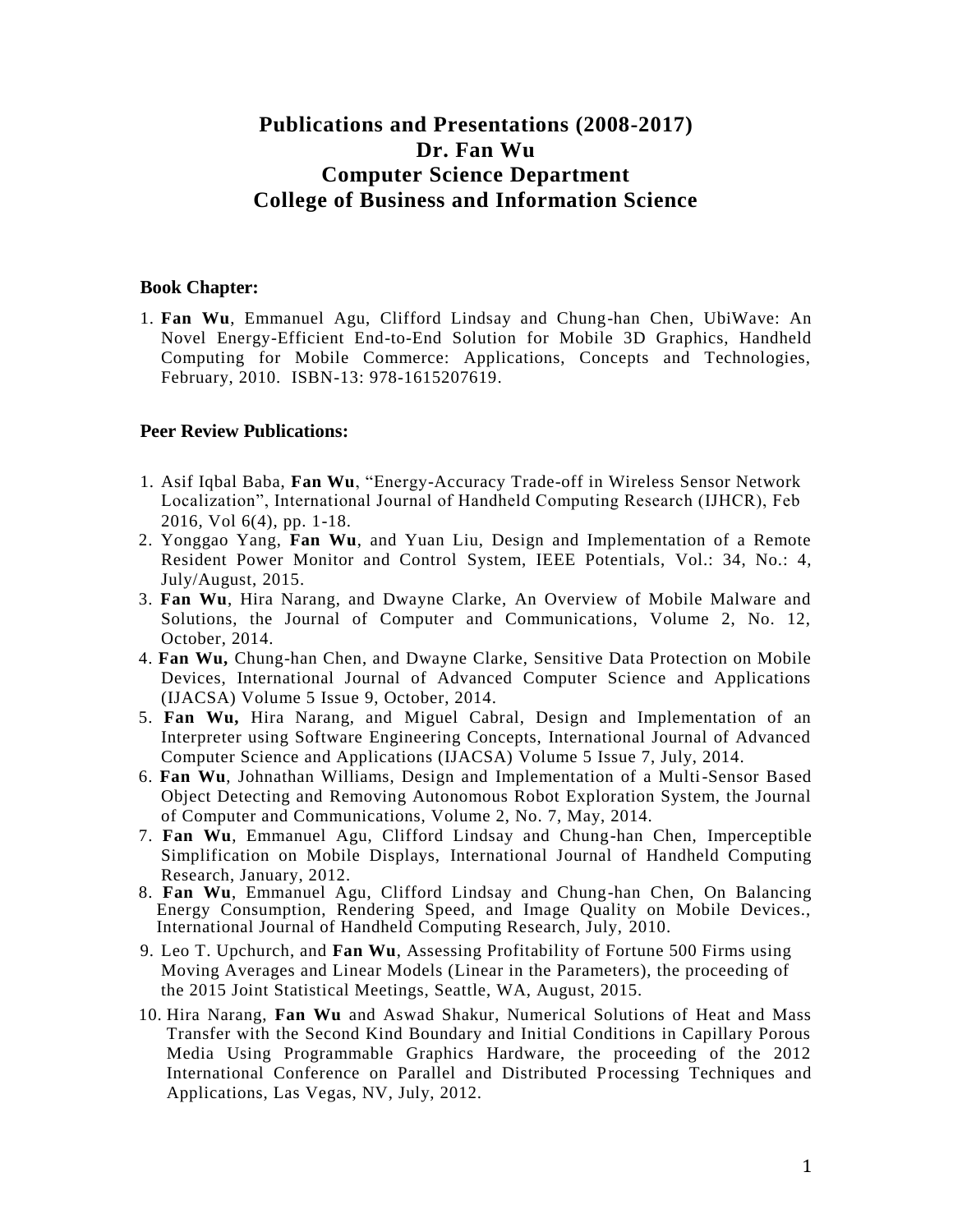- 11. Hira Narang, **Fan Wu** and Aswad Shakur, Numerical Solutions of Heat and Mass Transfer with the Third Kind Boundary and Initial Conditions in Capillary Porous Media Using Programmable Graphics Hardware, the proceeding of the 2012 International Conference on Scientific Computing, Las Vegas, NV, July 2012.
- 12. Chung-han Chen and **Fan Wu**, An Efficient Acceleration of Digital Forensics Search Using GPGPU, Proceeding of the 11th International Conference on Security and Management, Las Vegas, NV, July, 2012.
- 13. Hira Narang, **Fan Wu** and Miguel Cabral, Numerical Solutions of Heat and Mass Transfer in Capillary Porous Media Using Programmable Graphics Hardware, the proceeding of the 2011 IEEE International Congress on Computer Science and Information Engineering, Changchun, China, June, 2011
- 14. **Fan Wu**, Miguel Cabral, and Jessica Brazelton, High Performance Matrix Multiplication on General Purpose Graphics Processing Units, the proceeding of International Conference on Computational Intelligence and Software Engineering, Wuhan, China, December 2010.
- 15. **Fan Wu**, Chuang-han Chen and Hira Narang, An Efficient Acceleration of Symmetric Key Cryptography Using General Purpose Graphics Processing Unit, the proceedings of The Fourth International Conference on Emerging Security Information, Systems and Technologies, Venice, Italy, July 2010.
- 16. **Fan Wu** and Miguel Cabral, 2RE: A Multi-Sensor Based Path Finding Autonomous Exploration Robot System, the proceeding of the 2010 International Conference on Artificial Intelligence, Las Vegas, NV, July 2010.
- 17. **Fan Wu**, Johnel Woods, C.H. Chen and Hira Narang, High Performance Symmetric Decryption Algorithm on General Purpose Graphics Processing Unit, in the proceeding of the 2010 International Conference on Parallel and Distributed Processing Techniques and Applications, Las Vegas, NV, July, 2010.
- 18. **Fan Wu**, Miguel Cabral, Chung-han Chen, Hira Narang and Li Jiang, Design and Implementation of a Sensor-Based Path Finding Autonomous Robot System, in the proceeding of the 2010 International Conference on Automation, Robotics and Control Systems, Orlando, FL, July, 2010.
- 19. Chialin Chen, Elijah Mike and **Fan Wu**, Investigating Forensic Software Solutions to Acquire Information from Mobile Device, the proceeding of 2010 International Conference on Security and Management, Las Vegas, NV, July 2010
- 20. **Fan Wu**, Emmanuel Agu, Clifford Lindsay and Chung-han Chen, Unequal Error Protection (UEP) for Wavelet-Based Wireless 3D Mesh Transmission, the proceeding of 8th IEEE International Symposium on Network Computing and Applications, Boston, MA, July 2009.
- 21. Chung-Han Chen, Saritha Akavaram, Hira Narang and **Fan Wu**, Yield and Reliability Enhancement for VLSI Design, the proceeding of the International Conference on Computer Design, Las Vegas, NV, July 2009
- 22. **Fan Wu**, Emmanuel Agu and Clifford Lindsay, Adaptive CPU Scheduling to Conserve Energy in Real-Time Mobile Graphics Applications, the proceeding of International Symposium on Visual Computing, Las Vegas, NV, December 2008.

## **Oral Presentation:**

1. Javed Khan, Marcia Rossi, **Fan Wu**, Christine Schnittka, Katherine Placek, Programs That Engage and Motivate Students to Pursue STEM Careers Through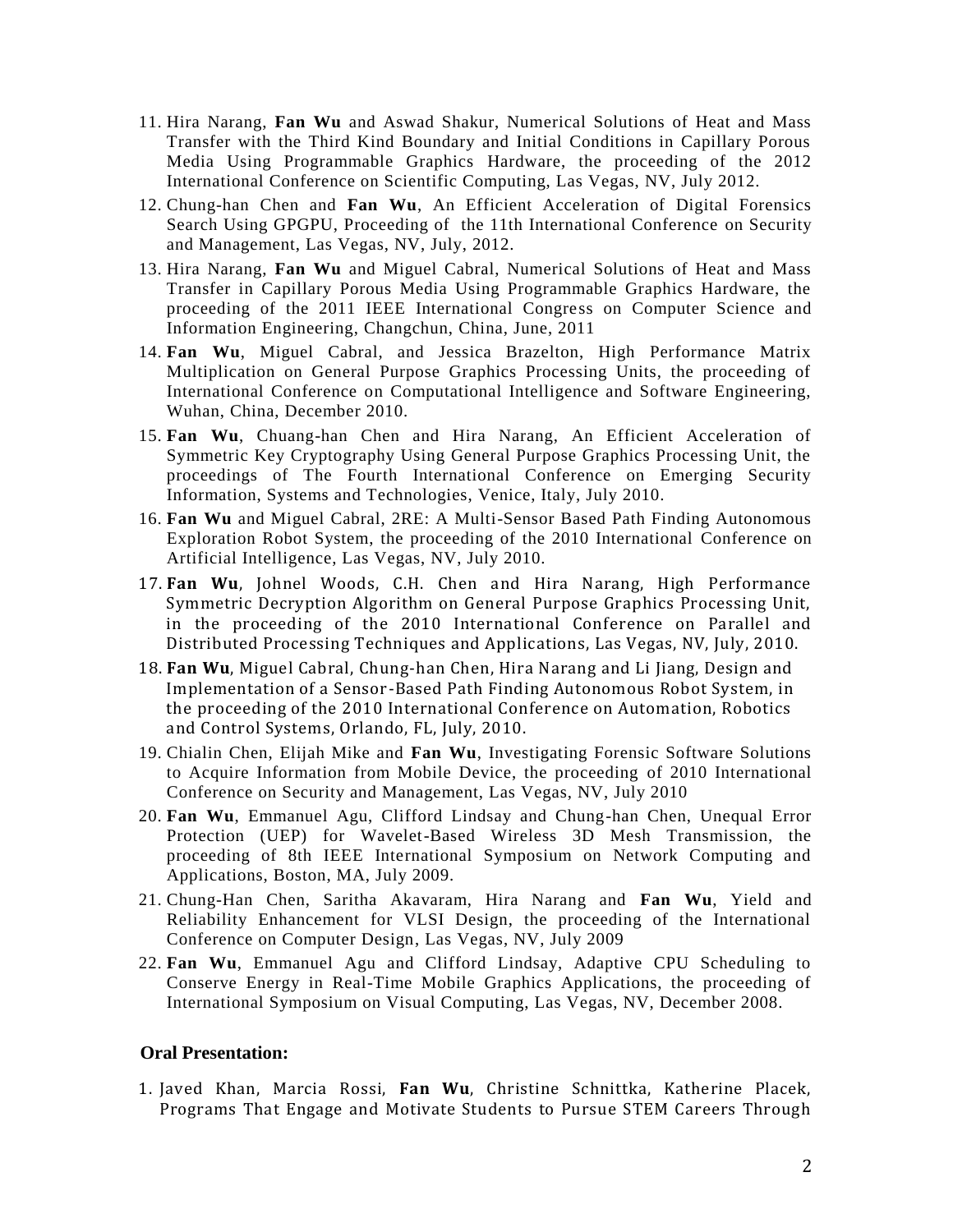NSF-Funded ITEST Programs, ITEST Session, 2016 The American Educational Research Association (AERA) Annual Meeting, Washington, D.C. April 8-12, 2016.

- 2. Javed Khan, Marcia Rossi, **Fan Wu**, Christine Schnittka, Katherine Placek, George Turner, Team Website Design Fosters Learning of Science Concepts, ITEST Symposium, 2015 NARST Annual International Conference, Chicago, IL, April 11- 14, 2015.
- 3. Leo T. Upchurch, and **Fan Wu**, Characterizing Professors and Courses Based on Student Perceptions, the 2014 Joint Statistical Meetings, Boston, MA, August, 2014.
- 4. **(Invited Talk)** GPGPU based High Performance Computing and Mobile Graphics, School of Computer Science and Technology, Nanjing University of Posts and Telecommunications, Nanjing, China, May 20, 2014.
- 5. **Fan Wu**, Johnathan Williams, Design and Implementation of a Multi-Sensor Based Object Detecting and Removing Autonomous Robot Exploration System. The 2014 Conference on Sensors and Networks (CSN), Suzhou, China, May 16-18, 2014.
- 6. **(Invited Talk)** On Balancing Energy Consumption, Rendering Speed, and Image Quality on Mobile Devices, School of Computer Science and Technology, Nanjing University of Posts and Telecommunications, Nanjing, China, May 22, 2013.
- 7. **(Invited Talk)** On Balancing Energy Consumption, Rendering Speed, and Image Quality on Mobile Devices, Wireless Engineering Seminar, ECE Department, Auburn University, September 12, 2011.
- 8. **(Invited Talk)** Design and Implementation of a Path Finding Autonomous Robot System using Multiple Sensors, The school of Physics and Electronic Engineering, Hubei University, Wuhan, China. May, 2011.
- 9. **(Invited Talk)** Design and Implementation of a Path Finding Autonomous Robot System using Multiple Sensors, The school of Mechanical and Electronic Engineering, Wuhan University of Technology, Wuhan, China. December, 2010.
- 10. **Fan Wu** and Miguel Cabral, 2RE: A Multi-Sensor Based Path Finding Autonomous Exploration Robot System, the 2010 International Conference on Artificial Intelligence (ICAI-10), Las Vegas, NV, July, 2010.
- 11. **Fan Wu**, Johnel Woods, Chung-han Chen and Hira Narang, High Performance Symmetric Decryption Algorithm on General Purpose Graphics Processing Unit, the 2010 International Conference on Parallel and Distributed Processing Techniques and Applications (PDPTA-10), Las Vegas, NV, July, 2010.
- 12. **Fan Wu**, Emmanuel Agu, Clifford Lindsay and Chung-han Chen, Unequal Error Protection (UEP) for Wavelet-Based Wireless 3D Mesh Transmission, 8th IEEE International Symposium on Network Computing and Applications (IEEE NCA09), Cambridge, MA. July, 2009.

### **Poster Presentation:**

1. Hira Narang, **Fan Wu** and Abisoye Ogunniyan, Numerical Solutions of Heat and Mass Transfer with the First Kind Boundary and Initial Conditions in Hollow Capillary Porous Cylinder Using Programmable Graphics Hardware, CCICADA Research Retreat, Rutgers University, Piscataway, NJ- April 28, 2016 – April 30, 2016.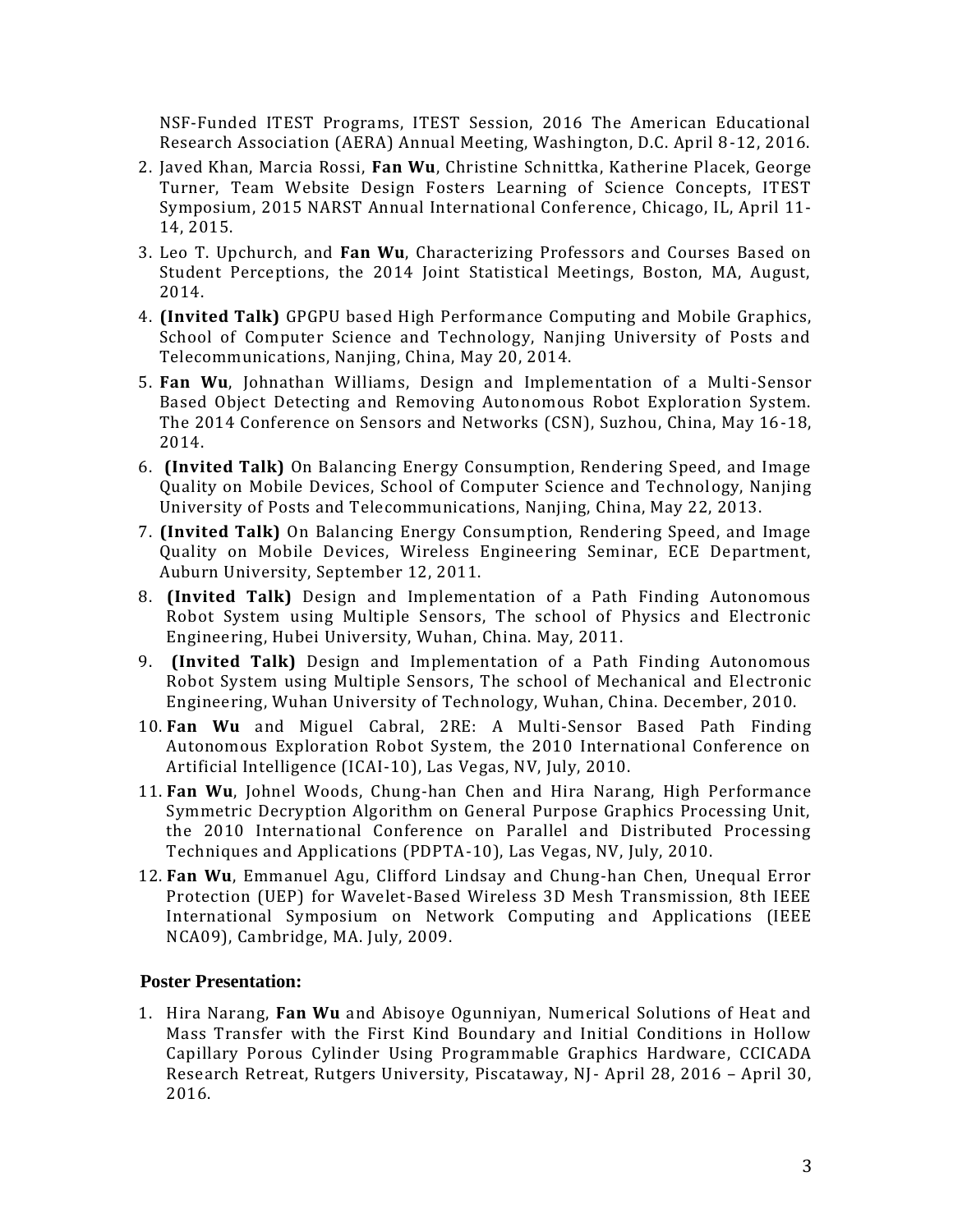- 2. Javed Khan, Marcia Rossi, **Fan Wu**, Christine Schnittka, Learning Science, Web Design and Eyetracking Technology in a Summer Enrichment Program, International Society for Technology in Education (ISTE) 2015 Conference and Expo, Philadelphia, PA, June 28 – July 1, 2015.
- 3. Hira Narang, **Fan Wu** and Abisoye Ogunniyan, High Performance Numerical Solutions of Heat and Mass Transfer Simulation in Capillary Porous Media Using GPGPU, CCICADA Research Retreat, Carnegie Mellon University, Pittsburgh, Pennsylvania- March 19, 2015 – March 21, 2015.
- 4. Dwayne Clarke, Chester McDowell, Qinfang Liu, **Fan Wu**, and Juergen A. Richt, Preparation of Viral Samples for Next Generation Sequencing and Tools to Allow for Confidential Data Sharing, ZADD Annual Meeting, Nashville, TN, September 8-10, 2014.
- 5. Microcontroller Interfacing and Software Programming Using the ARM MBED Microcontroller, Poster Session, NASA Goddard Space Flight Center, July 31, 2014.
- 6. Hira Narang, **Fan Wu** and Andrew Underwood, High Performance Numerical Solutions of Heat and Mass Transfer Simulation in Capillary Porous Media Using Programmable General Purpose Graphics Processing Units, CCICADA Research Retreat, Troy, NY, May 1-3, 2014.
- 7. Li Yang, Kai Qian, Prabir Bhattacharya, Joseph Kizza, Kathy Winter, **Fan Wu** , Capacity Building through Curriculum and Faculty Development on Mobile Security, NSF Showcase, ACM Special Interest Group on Computer Science Education (SIGCSE) 2014, Atlanta, GA, March 5-8, 2014.
- 8. VHDL-AMS-Based Modeling, Simulation, and Verification of GSFC Mixed-Signal ASICs:Thermopile Detector Processing Chip by ViaDesigner (Option One), Poster Session, NASA Goddard Space Flight Center, July 31, **2013.**
- 9. Hira Narang, **Fan Wu** and Andrew Underwood, High Performance Numerical Solutions of Heat and Mass Transfer in Capillary Porous Media Using Programmable General Purpose Graphics Processing Units, CCICADA Research Retreat, Houston, TX, April 18- 20, 2013.
- 7. VHDL-AMS-Based Modeling, Simulation, and Verification of Triad Semiconductor Library Components for GSFC Mixed-Signal ASICs: Comparator, Pad Cell, and Operational Amplifier, Poster Session, NASA Goddard Space Flight Center, July 25, **2012**.
- 8. VHDL-AMS-Based Modeling, Simulation, and Verification of Triad Semiconductor Library Components for GSFC Mixed-Signal ASICs: Resistor, Capacitor, and Filter, Poster Session, NASA Goddard Space Flight Center, July 25, **2012**.
- 9. VHDL-AMS-Based Modeling, Simulation, and Verification of Triad Semiconductor Library Components for GSFC Mixed-Signal ASICs: Bias, DAC, and SAR ADC, Poster Session, NASA Goddard Space Flight Center, July 25, **2012**.
- 10. VHDL-AMS-Based Modeling, Simulation, and Verification of Triad Semiconductor Library Components for GSFC Mixed-Signal ASICs: POR, Analog Logic, and Analog Switch, Poster Session, NASA Goddard Space Flight Center, July 25, **2012**.
- 11. VHDL-AMS-Based Modeling, Simulation, and Verification of Triad Semiconductor Library Components for GSFC Mixed-Signal ASICs: Integrator and Sigma-Delta Modulator, Poster Session, NASA Goddard Space Flight Center, July 25, **2012**.